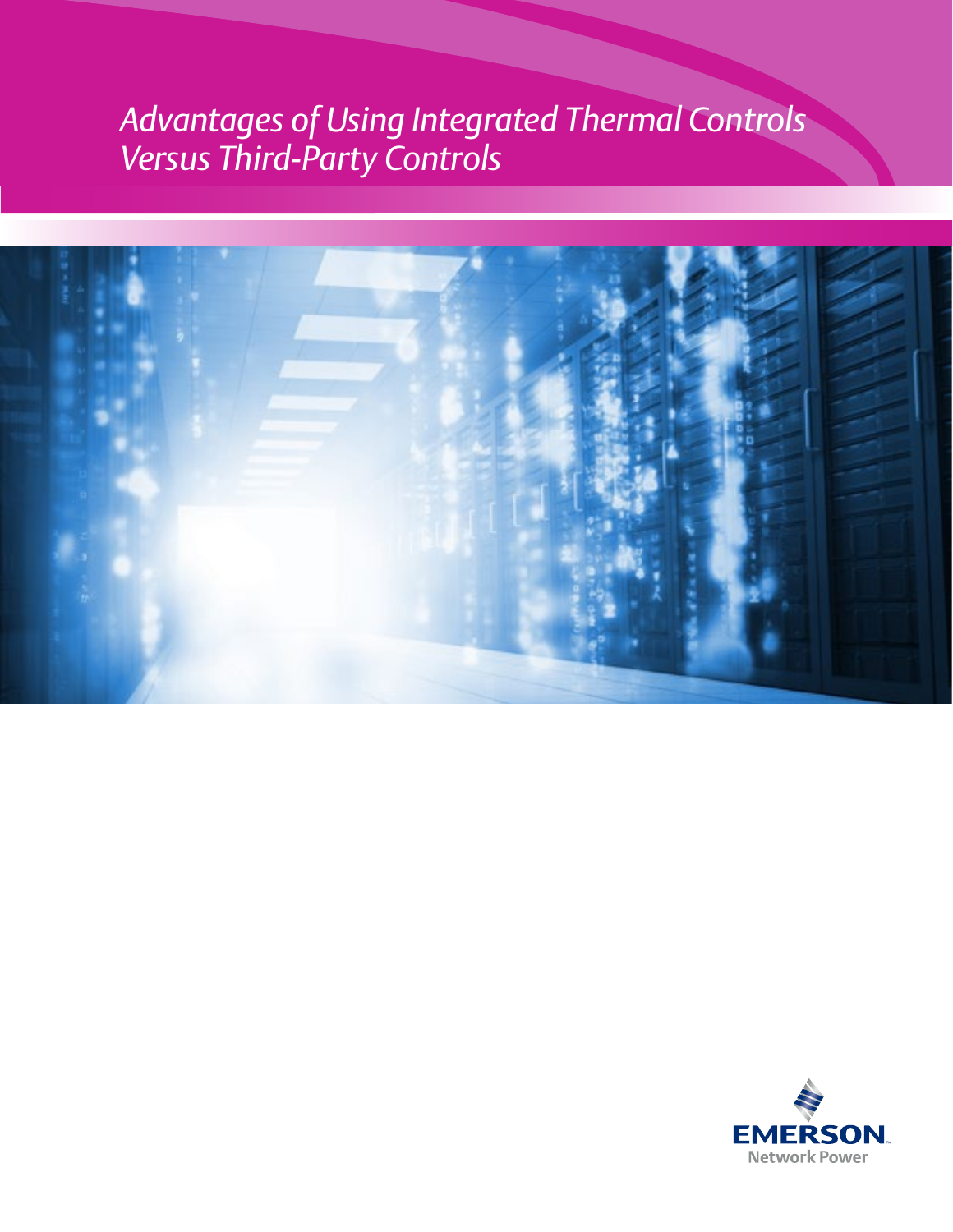## *Advantages of Using Integrated Thermal Controls Versus Third-Party Controls*

*Data center managers have many choices when choosing thermal controls, either those that come pre-installed and integrated with cooling units, or third-party controls requiring installation on units and additional integration programming. Emerson Network Power believes that using thermal controls that come integrated with cooling units helps ensure fast, trouble-free, and efficient thermal management and easier integration to building management systems (BMS). In contrast, some of the biggest mistakes we have seen in the thermal controls arena have resulted from using third-party controls requiring complex programming and integration to units and the BMS.*

Companies traditionally turned to third-party controls because pre-programmed, integrated unit controls were not easily configured to accommodate desired cooling operating sequences or routines. Fortunately, that's changed. New generations of integrated controls, such as the Liebert® iCOM™ system pre-installed on Emerson Network Power cooling units, now include multiple operating sequences for many types of applications and automated routines designed for the units on which they are installed.

Moreover, a new class of thermal controls, such as the Liebert iCOM-S, operates as a supervisory control at the system level to monitor and manage multiple cooling units, eliminating the need for programming between units and the BMS and providing an additional layer of security for the cooling units.

We commonly see four pitfalls in using third-party controls over integrated controls:

- 1. Higher Installation Costs
- 2. Improper Programming
- 3. Complex Integration into Building Management Systems (BMS) Integration
- 4. At-risk Lifecycle Sustainability

### **Costly Installation**

The process of programming third-party controls for specific unit operations, multi-unit routines and BMS integration is complex. It can take months to complete, at a very high cost.

In contrast, integrated unit controls can be configured and tuned across a large data center in just days, because they offer these advantages:

- $\blacksquare$  They require relatively few on-site changes, because they are programmed for specific units.
- $\blacksquare$  The same configuration files can be used between units to maintain consistency in settings, reducing installation times.
- Unit retrofits, if needed, can be done in less than an hour.

At the system level, supervisory controls automatically integrate with cooling units and sensors, offering these advantages:

- New configurations and floor layouts can be added in minutes.
- Auto sensor detection and configuration cuts sensor deployment times in half. (*See chart 1*)
- **Monitoring, alerts and controls routines are**  automatically mapped to each unit, requiring little additional configuration.

Today's integrated controls provide companies with the benefits of easier, lower cost installation, plus the advantages of greater configuration flexibility.

#### *Chart 1*



Easy configuration and binding of sensors and cooling units cut deployment times by days.

### **Improper Programming**

Controls do only what they are programmed to do. Companies taking responsibility for programming set points, sensitivities and other cooling unit operating parameters, should be aware that changes in these may come with risks.

Poorly tuned controls can put operating routines, thresholds and failure scenarios at risk, leading to downtime, inefficient operation and excessive component wear and tear. Errors in programming can potentially reduce system protection and efficiency, sometimes at great cost.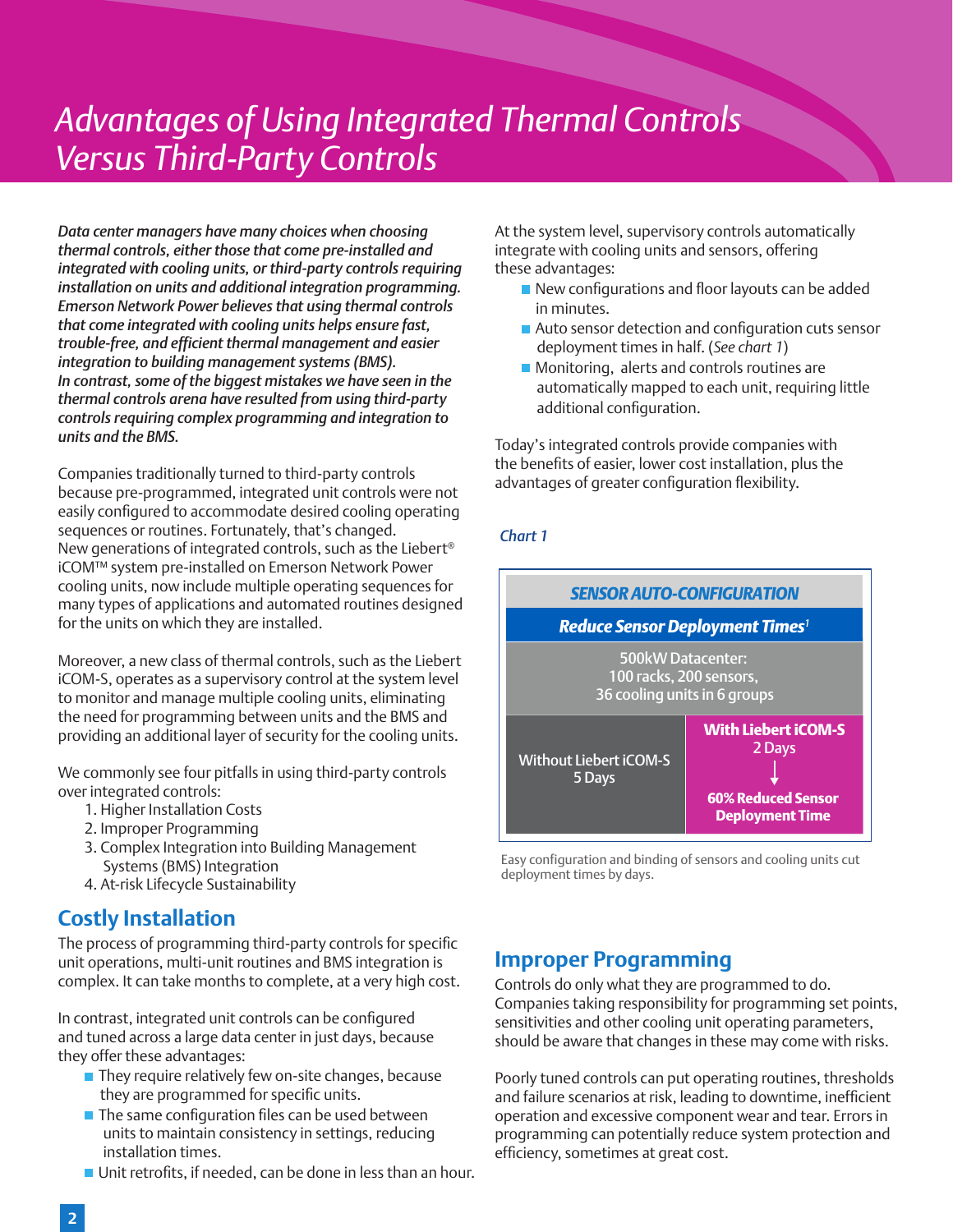## *Welcome to the DCIM Lab Advantages of Using Integrated Thermal Controls Versus Third-Party Controls*

For example, our technicians visited a company that had replaced preinstalled, integrated cooling unit controls in its direct expansion (DX) cooling systems with third-party controls. These third-party controls did not come pre-programmed with prescribed unit failure scenarios, and so the scenarios had to be programmed.

One of their units went into a low-pressure condition, and its controls failed to respond with a capacity change to avoided unit downtime. This resulted in a coil freeze condition, which shut down the unit, at substantial cost to the customer.

Had the company used the integrated unit controls, the problem would have been avoided, because the unit controls were pre-programmed with unit-specific operating parameters and routines. As the unit approached the low-pressure condition, the controls would have engaged selfhealing routines and reduced capacity to extend runtime, and then notified the user in time to prevent downtime. ( *See chart 2* )

# *LIEBERT® iCOM™ REFRIGERANT PROTECTION Without Liebert iCOM With Liebert iCOM* Shutdown Shutdown *Pressure* High Pressure Trip Freeze Cut Out

Self-healing routines prevent DX refrigerant freeze. As refrigerant pressure approaches thresholds, the controls lower fan speed and compressor capacity so cooling is not disabled due to a low-pressure cut out. At the other end of the spectrum, the controls adjust the compressor down and raise fan speed so cooling is not disabled due to a high pressure condition.

#### *Chart 3*



Automatic valve calibration and valve type detection reduce valve "hunting" to increase valve backlash and valve gear wear.

A second problem we encounter with third-party controls is excessive wear and tear on unit components, because the controls are not properly mapped to unit routines. For instance, in chilled water systems, poorly tuned controls can lead to unwanted conditions, such as wide fluctuations in temperature and humidity, and to frequent oscillations in water valves as they continually "hunt" to find the correct open position. Each of these problems reduces equipment life and wastes energy.

Integrated controls, however, are pre-programmed for specific setpoints and operate the valves and other unit componets as required to meet setpoints. Additionally, these controls can provide valve auto-tuning that minimize valve hunt times, thereby saving wear and tear and improving efficiency. ( *See chart 3* )

A third potential programming problem we sometimes see with third-party controls results from setting return air temperatures higher than allowed by a given refrigerant and compressor. While running return air temperatures at 95°F might work well for a unit using R410 refrigerant, programming that same temperature in a unit running R407c refrigerant will likely result in unit failure.

## *Chart 2*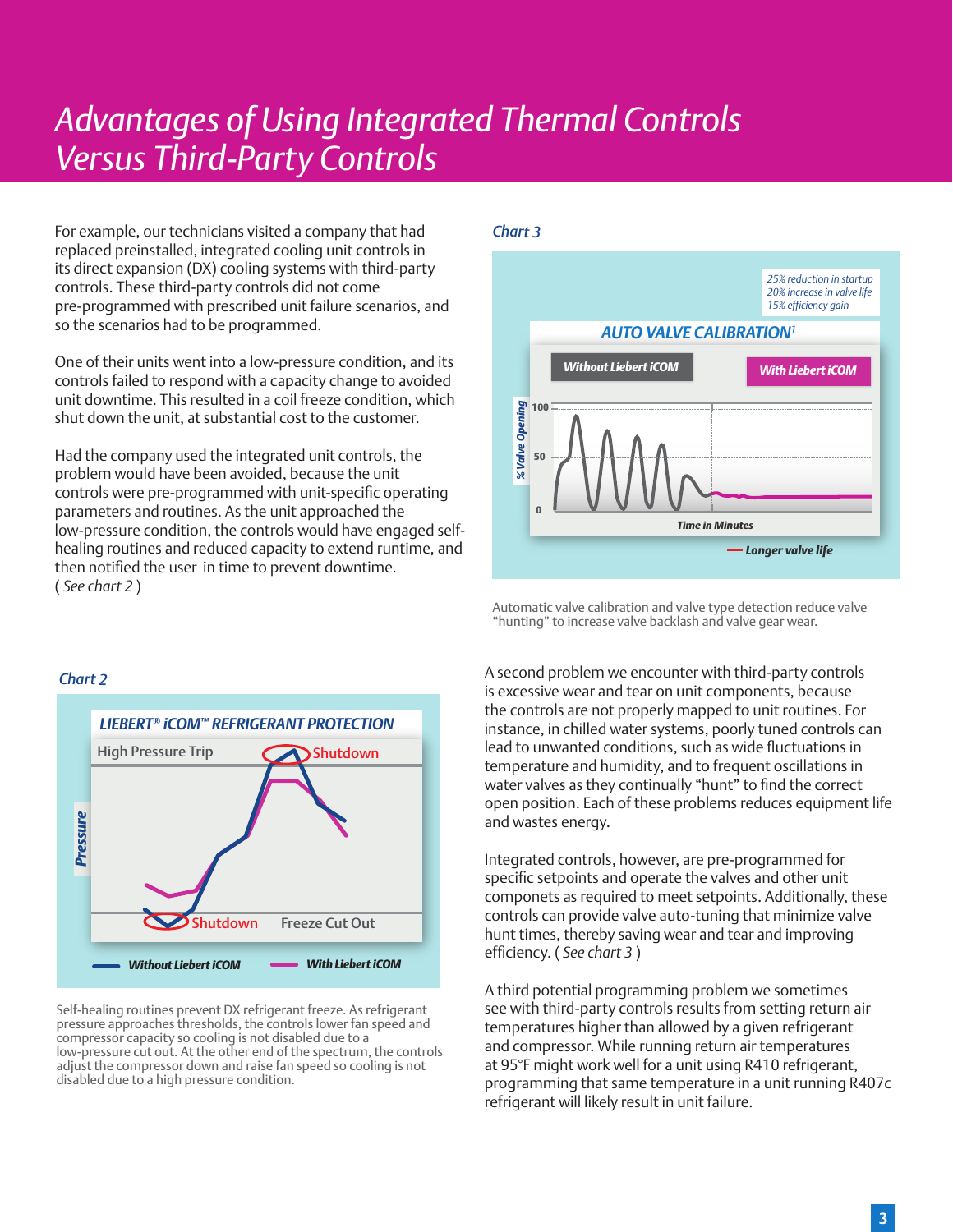#### **BMS Integration**

In some data centers, the BMS is programmed to control cooling units. Data center managers may do this for a number of reasons, such as wanting to maintain a specific proprietary control strategy, use a standard user interface across different makes of cooling units or to attain functionality provided by the BMS that is not available in the integrated unit controls.

However, integrating third-party unit control operations into a BMS requires significant on-site programming and testing. Companies going this route might find that they have to extend implementation times beyond desired deadlines.

Moreover, since data centers often have multiple types of cooling units, and each unit requires separate programming to the BMS, point-to-point integration can result in in a lack of consistency in how units communicate. Trying to scale such a system is difficult and expensive, because of the additional programming required. Getting it right requires a significant amount of engineering time and effort.

Communications between the units and the BMS can also create data bottlenecks. Delays in monitoring unit-level and sensor inputs can lead to delays in unit response times. These bottleneck can create lags in moving units into and out of standby mode, resulting in ongoing hot spots and other problems.

By comparison, integrated unit controls eliminate reliance on BMS control,because they can form a cooling unit network that operates through through M2M (machine-to-machine) communications. A supervisory thermal system control can be implemented to easily integrate the unit network and environmental sensor network. This simplifies data communications and cut deployment costs by up to 80 percent, compared to using a BMS. The supervisory system control also provides insight into all cooling unit operations and room environmental conditions, while still maintaining unit control for redundancy.

If desired, the system control can be easily integrated to the BMS through a more streamlined configuration process. *(See Chart 4)* 



#### Using a thermal system supervisor eliminates the need for costly integration between the BMS and each cooling unit and speeds response times.

#### *Chart 4*